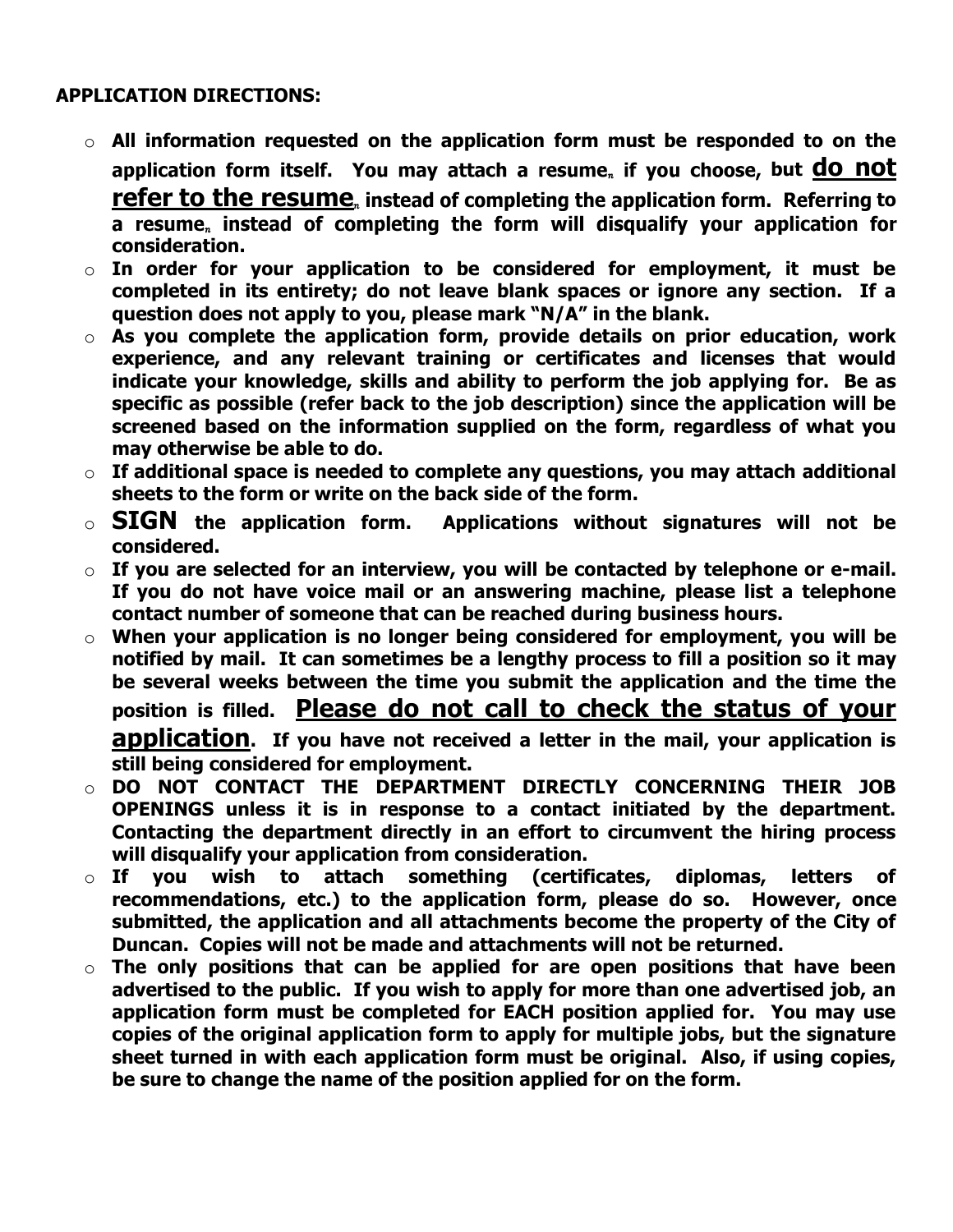

# **CITY OF DUNCAN**

| <b>Employment Application</b> |
|-------------------------------|
|-------------------------------|

**We offer equal employment opportunities to all persons without regard to race, color, religion, age, marital or veterans' status, sex, national origin, disability, or any other legally protected status.**  $\overline{\phantom{a}}$ 

| <b>APPLICANT INFORMATION</b>                                                                                                                       |                               |                           |                         |                             |  |  |
|----------------------------------------------------------------------------------------------------------------------------------------------------|-------------------------------|---------------------------|-------------------------|-----------------------------|--|--|
| <b>Last Name</b>                                                                                                                                   | <b>First</b>                  |                           | <b>M.I.</b>             | <b>Date</b>                 |  |  |
| <b>Street</b><br><b>Address</b>                                                                                                                    |                               |                           | Apartment/Unit #        |                             |  |  |
| <b>City</b>                                                                                                                                        | <b>State</b>                  |                           | <b>ZIP</b>              |                             |  |  |
| <b>Phone</b>                                                                                                                                       | E-mail<br><b>Address</b>      |                           |                         |                             |  |  |
| <b>Date</b><br><b>Available</b>                                                                                                                    | <b>Social Security</b><br>No. |                           |                         | <b>Desired</b><br>Salary \$ |  |  |
| <b>Position Applied for:</b><br>(1 application per position)                                                                                       |                               |                           |                         |                             |  |  |
| Do you have the legal right to work in<br>YES $\Gamma$<br>NO<br>Are you 18 years of age or older?<br><b>YES</b><br><b>NO</b><br>the United States? |                               |                           |                         |                             |  |  |
| Have you ever worked for this<br>company?                                                                                                          | YES                           | <b>NO</b><br>If so, when? |                         |                             |  |  |
| <b>Driver's license information:</b><br>Number:                                                                                                    | State:                        |                           | <b>Expiration Date:</b> |                             |  |  |

| <b>EDUCATION</b>                 |                |                                                   |                |           |               |  |           |
|----------------------------------|----------------|---------------------------------------------------|----------------|-----------|---------------|--|-----------|
| <b>High</b><br><b>School</b>     |                |                                                   | <b>Address</b> |           |               |  |           |
| <b>From</b>                      | To             | Did you<br>graduate?                              | YES $\Box$     | $NO \Box$ | <b>Degree</b> |  |           |
| College                          |                |                                                   | <b>Address</b> |           |               |  |           |
| <b>From</b>                      | To             | Did you<br>graduate?                              | YES $\Box$     | NO        | <b>Degree</b> |  |           |
| <b>Other</b>                     | <b>Address</b> |                                                   |                |           |               |  |           |
| From                             | To             | Did you<br>graduate?                              | YES $\square$  | NO        | <b>Degree</b> |  |           |
| <b>REFERENCES</b>                |                |                                                   |                |           |               |  |           |
|                                  |                | Please list three <b>professional</b> references. |                |           |               |  |           |
| <b>Full Name</b><br>Relationship |                |                                                   |                |           |               |  |           |
| Company                          |                |                                                   |                |           | Phone (       |  | $\lambda$ |
| <b>Address</b>                   |                |                                                   |                |           |               |  |           |
| <b>Full Name</b>                 |                |                                                   |                |           | Relationship  |  |           |
| Company                          |                |                                                   |                |           | Phone (       |  | $\lambda$ |
| <b>Address</b>                   |                |                                                   |                |           |               |  |           |
| <b>Full Name</b>                 |                |                                                   |                |           | Relationship  |  |           |
| <b>Company</b>                   |                |                                                   |                |           | Phone (       |  | $\lambda$ |
| <b>Address</b>                   |                |                                                   |                |           |               |  |           |
|                                  |                |                                                   |                |           |               |  |           |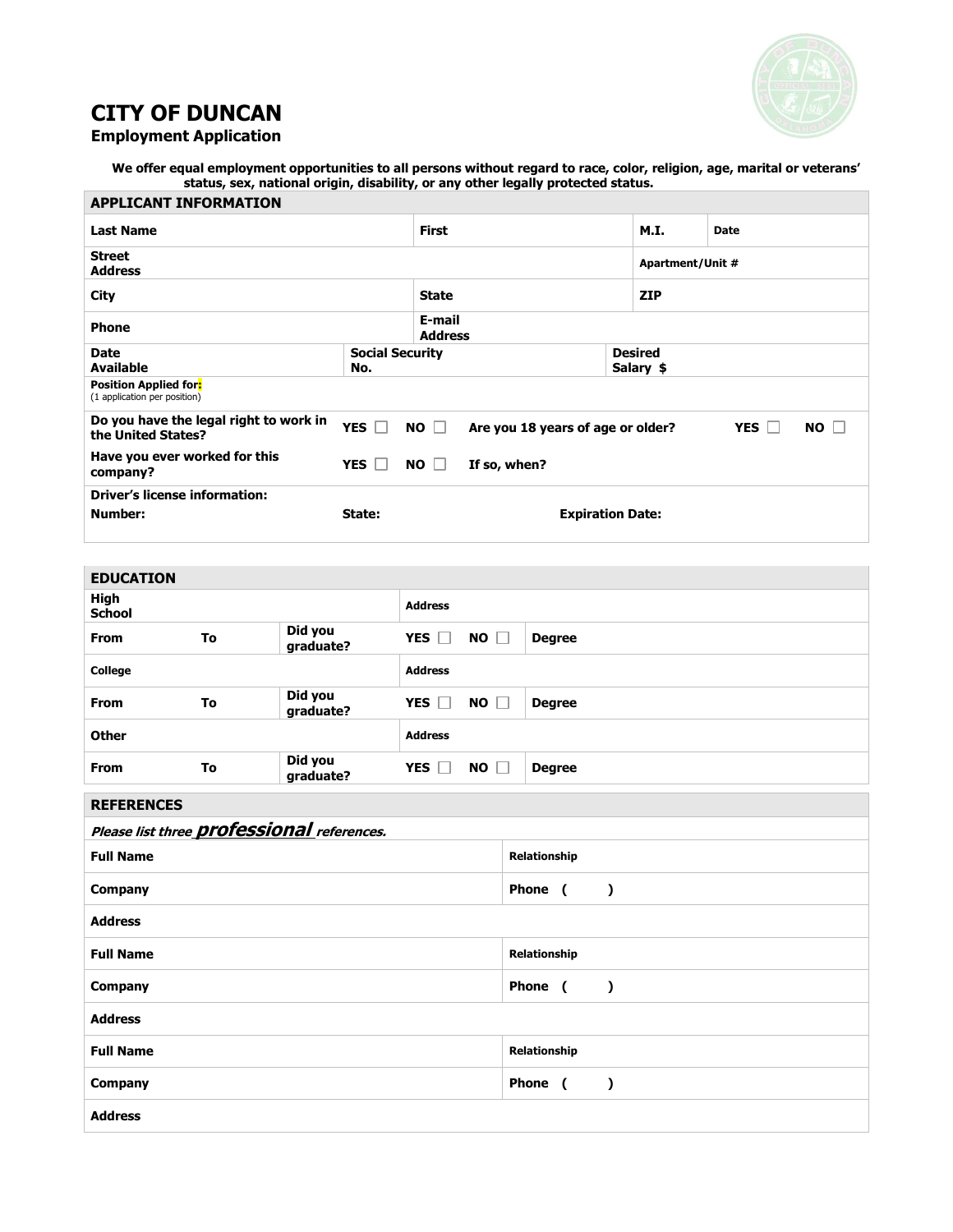### **PREVIOUS EMPLOYMENT – PLEASE GIVE HISTORY FOR THE LAST TEN YEAR PERIOD (USE BACK OF THIS PAGE IF YOU DO NOT HAVE ENOUGH ROOM FOR A COMPLETE TEN YEAR HISTORY) Company Phone (** ) **Address Supervisor Job Title Starting Starting Salary \$ Ending Salary \$ Responsibilities From To Reason for Leaving May we contact your previous supervisor for a reference? YES NO Company Phone (** ) **Address Supervisor Job Title Starting Starting Salary \$ Ending Salary \$ Responsibilities From To Reason for Leaving May we contact your previous supervisor for a reference? YES NO Company Phone (** ) **Address Supervisor Supervisor Job Title Starting Starting Salary \$ Ending Salary \$ Responsibilities**

| <b>From</b> | To | <b>Reason for Leaving</b>                     |                         |
|-------------|----|-----------------------------------------------|-------------------------|
| reference?  |    | May we contact your previous supervisor for a | <b>YES</b><br><b>NO</b> |

| <b>MILITARY SERVICE</b>                                                                                      |           |                          |    |
|--------------------------------------------------------------------------------------------------------------|-----------|--------------------------|----|
| <b>Branch</b>                                                                                                |           | <b>From</b>              | To |
| <b>Rank at Discharge</b>                                                                                     |           | <b>Type of Discharge</b> |    |
| If other than honorable,<br>explain                                                                          |           |                          |    |
| MOS (please print)                                                                                           |           |                          |    |
| <b>OTHER INFORMATION</b>                                                                                     |           |                          |    |
|                                                                                                              |           |                          |    |
| If you have relatives working for the City of Duncan, list<br>$name(s)$ , department(s) and relationship(s): |           |                          |    |
| A job description for this position is attached                                                              | Yes       |                          |    |
| and should be read in its entirety before<br>applying. After reading the job description, do                 |           |                          |    |
| you feel that you are able to perform the                                                                    | <b>No</b> |                          |    |
| essential functions of the job, with or without                                                              |           |                          |    |
| accommodation?                                                                                               |           |                          |    |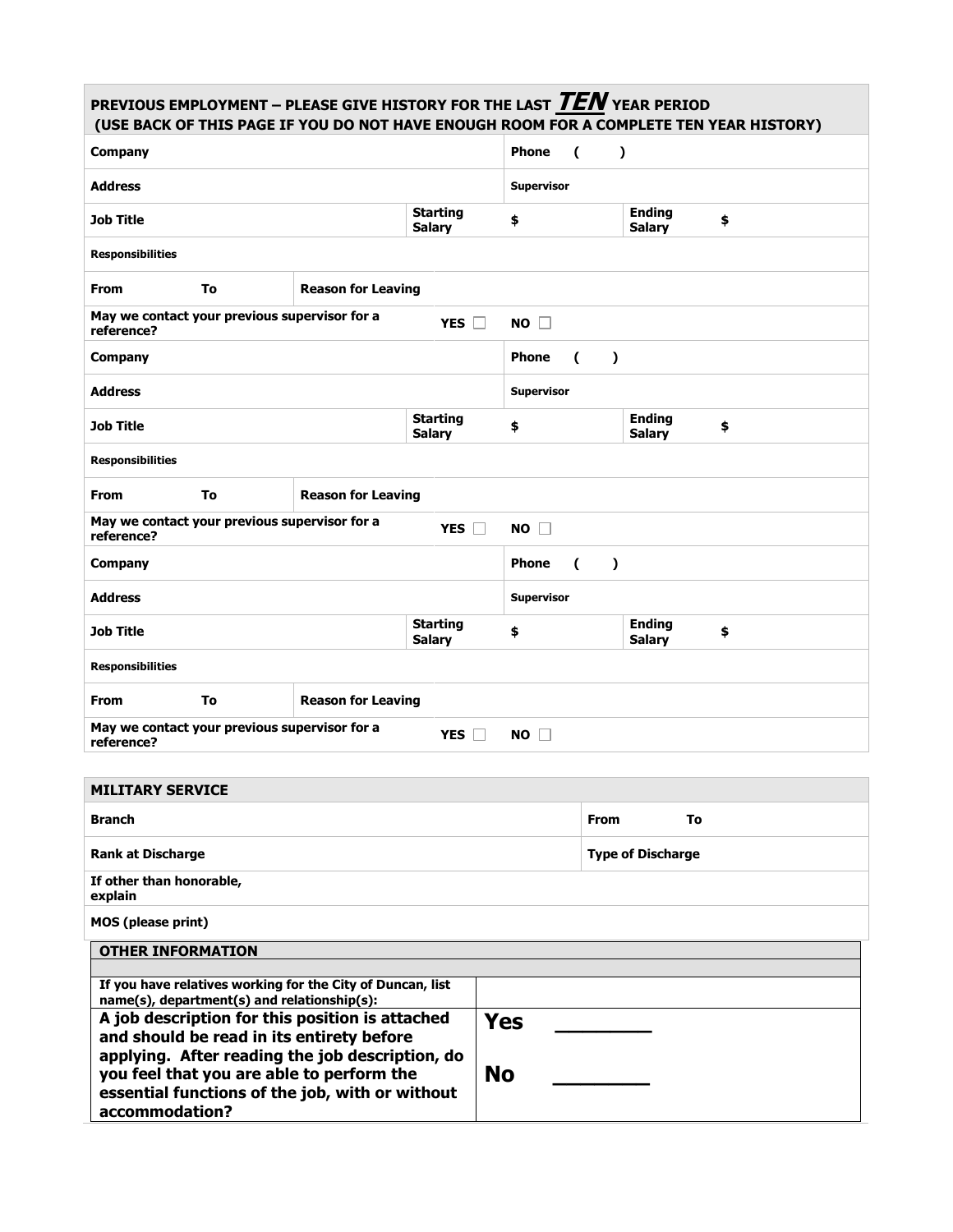#### **DISCLAIMER AND SIGNATURE**

**It is my understanding that the City of Duncan (City) may make a thorough investigation of my entire work history and may verify all data given in my application for employment, related papers, or oral interviews. I authorize such investigation and the giving and receiving of any information requested by the City, and I release from liability any person giving or receiving any such information. I understand that any material misrepresentation or deliberate omission of a fact in my application, or other derogatory information discovered as a result of this investigation may prevent my being hired, or if hired, may subject me to immediate dismissal.**

**\_\_\_\_\_\_\_\_\_\_\_\_\_\_\_\_\_\_\_\_\_\_\_\_\_\_\_\_\_\_\_\_\_\_\_\_\_\_\_\_\_\_\_\_\_\_\_\_\_\_\_\_\_\_\_\_\_\_\_\_\_\_\_\_\_\_\_\_\_\_\_\_\_\_\_\_\_\_\_\_\_\_\_\_\_\_\_\_\_\_\_\_\_\_\_\_\_\_\_\_\_\_\_\_\_**

**I agree that, if hired, my employment may be terminated by the City at any time without liability for wages or salary except such as may have been earned at the date of such termination. If requested by the management at any time, I agree to submit to a search of my person or any locker that may be assigned to me, and I hereby waive all claims for damages on account of such examination.**

**If a conditional offer of employment is extended to me, I agree to submit to a physical and drug test prior to my employment at the cost of the City. I authorize any physician, hospital or lab to release any information which may be necessary to determine my ability to perform the duties of the job I have been conditionally offered. Once a conditional offer of employment has been made, I understand that I must complete and pass a physical and drug test before I can be hired. My background and driver's license check (if applicable) must also be acceptable before I can be hired. If hired, I agree to submit to a medical exam and/or alcohol and drug test according to City policy at the discretion and cost of the City. I authorize any physician, hospital or lab to release any information which may be necessary to determine my ability to perform the duties of my job and/or my compliance with the City's Drug & Alcohol policies.**

**I understand that the use of drugs or alcohol on the job, or reporting to work with impaired abilities will be cause for immediate dismissal. If extended a conditional offer of employment for a City job that requires a Commercial Driver's License, I understand that the City complies with the drug and alcohol testing requirements of the Department of Transportation for those positions, including random testing.**

**Although management makes every effort to accommodate individual preferences, business needs may at times make the following conditions mandatory: overtime, shift work, a rotating work schedule, or a work schedule other than Monday through Friday. I understand and accept these as conditions of employment if hired.**

**I further understand that this is an application for employment and that no employment contract is being offered.**

**I understand that if I am employed, such employment is for no definite period of time and that the City can change wages, benefits and conditions of employment at any time, unless otherwise provided by State Statute.**

**I HAVE READ AND UNDERSTAND THE ABOVE.**

**Signature Date**